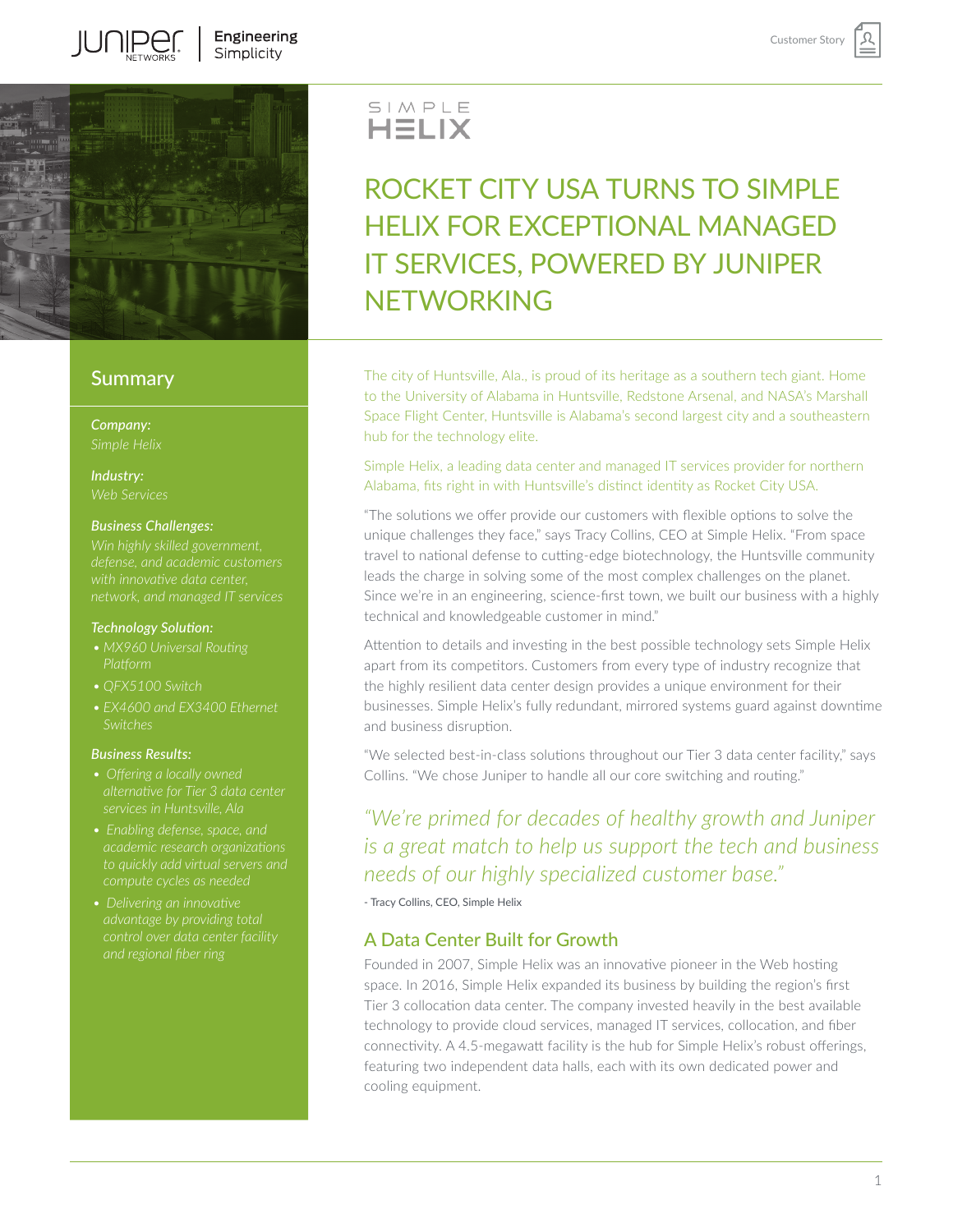Simple Helix customers benefit from a resilient, high-throughput network powered by Juniper. Simple Helix's 88-mile fiber network in Huntsville, AL also uses Juniper routing. The data center directly connects with multiple upstream providers to ensure low latency and high throughput.

"Juniper lets us come to the market with service packages that no one else in our region offers, and it gives us a competitive advantage," says Cliff Fordham, data center manager at Simple Helix.

### *"Juniper lets us come to the market with service packages that no one else in our region offers, and it gives us a competitive advantage."*

- Cliff Fordham, data center manager, Simple Helix

### Built-In Redundancy

Simple Helix chose Juniper for its data center routing and switching solutions. The Simple Helix team knew Juniper and had positive experiences with all the big—and little—things that make a difference.

"Juniper has always provided excellent support services," says Fordham.

The Simple Helix team appreciates the engineering simplicity of Juniper. "We like the operational hierarchy of Junos OS, and the ease of operations," says Fordham. "With Junos OS, working with one MX Series router, for example, isn't that different than working with a QFX Series switch. The similarity makes configuration and deployment much simpler."

The 10Gb/40GbE Juniper Networks® QFX5100 Switch serves as the spine of the data center network fabric, with the Juniper Networks EX4300 Ethernet Switch serving as leaf nodes. Deployed in a Virtual Chassis Fabric switching architecture, interconnected switches operate and are managed as a single device. The Juniper Networks MX960 Universal Routing Platform provides high-performance and scalable routing at the edge.

Simple Helix built in high levels of resiliency and redundancy everywhere. "Juniper was one of the few providers that had the reliability specifications that met our needs," says Scott McDaniel, vice president of technology at Simple Helix.

### Empowering a Tech-Savvy Region

North Alabama represents a broad set of customer types, including government agencies, defense contractors, universities and colleges, tech companies, and virtually every other industry. Simple Helix solutions are a perfect fit for the fastest growing

region in the state, delivering high-compute clusters and massive storage capacity that allow customers to scale their businesses without investing significant capital.

"Customers love our business model. They can spin up a cloud server with petabytes of storage and pay only for the compute resources they use," says Collins.

Simple Helix offers customers three fiber entry paths into its facility and a multi-carrier backbone with built-in redundancy. Customers have the option to cross-connect directly to carrier peers.

"Our fiber ring makes us unique for our region," says Greg Clements, chief operating officer at Simple Helix. "Most data centers around here don't have their own highway with the assurance that everything from the cloud to the keyboard is on lockdown."

Simple Helix has established extremely high standards for physical security with 24/7 armed guards and additional layers of controlled access. To reach onsite equipment, visitors must pass through man traps, biometric iris scanners, card readers, and a secure turnstile.

"We take the stewardship of our customer's data very seriously and have designed robust security measures to protect it from both physical and cyber attacks," says Clements.

### A Long-Term Future in Rocket City

As the high-tech data center makes a sweet home for itself in Huntsville, Simple Helix is looking toward future expansion. Simple Helix continues to invest in expanding all of its offerings to meet the needs of its growing customer base.

Alabama's fast-growing commerce center and dynamic tech hub is embracing Simple Helix's customer-first mission and fast growth strategy. "We're primed for decades of healthy growth and Juniper is a great match to help us support the tech and business needs of our highly specialized customer base," says Collins.

*"Juniper was one of the few providers that had the reliability specifications that met our needs."* 

- Scott McDaniel, vice president of technology, Simple Helix

### For More Information

To find out more about Juniper Networks products and solutions, please visit [www.juniper.net](http://www.juniper.net).

To find out more about Simple Helix, please visit [www.simplehelix.com/](https://www.simplehelix.com/).